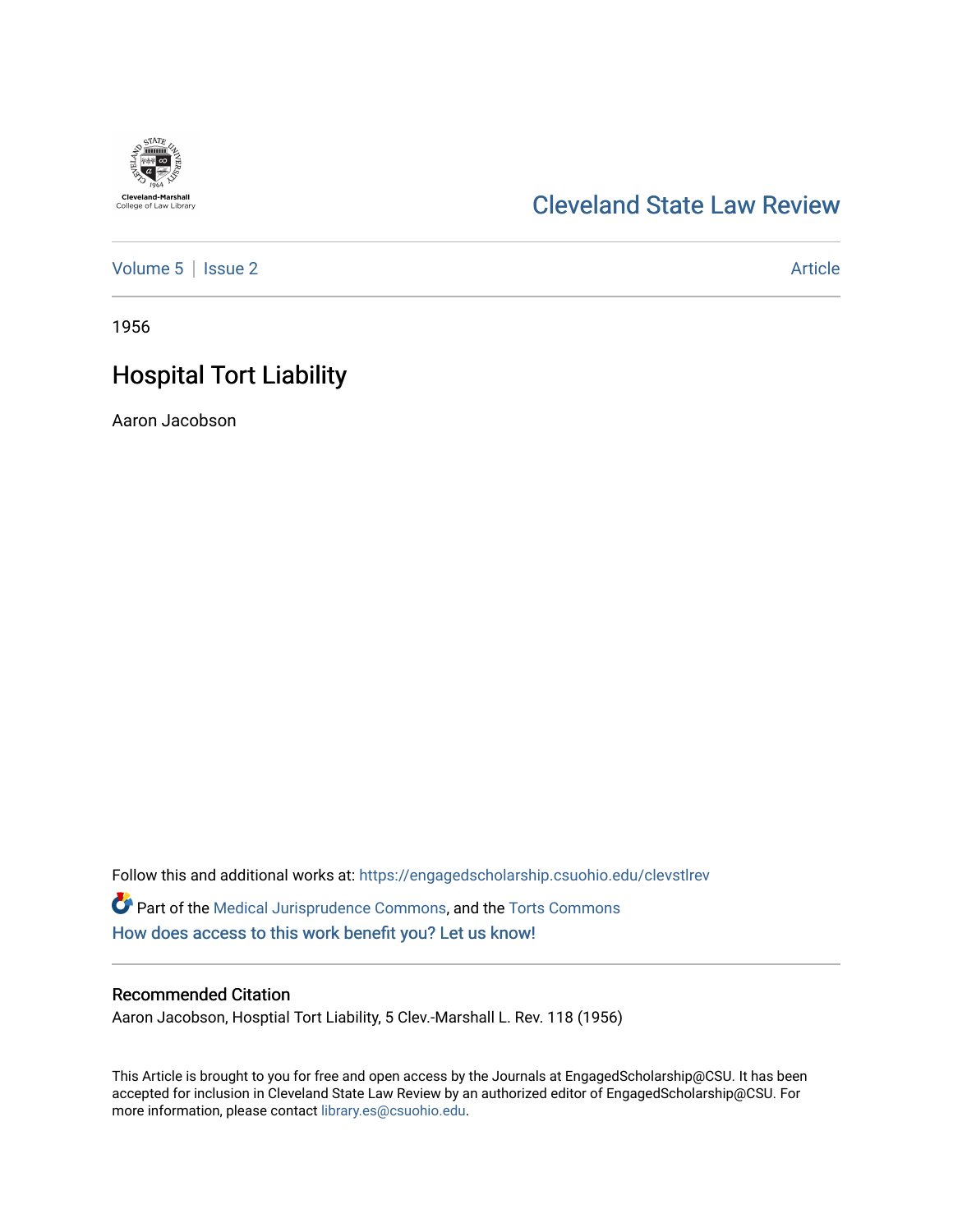## *Hospital Tort Liability*

## *Aaron Jacobson\**

**66fUBLIC** BENEFIT ACTIVITIES" of a hospital, university or welfare agency have been looked upon with special favor by the law for many decades-a genuine kind of legalistic paternalism. They being institutions of beneficent motive, the policy of the judiciary has been to aid them through notable departures from the rules. Arguments to the contrary met a stone wall of "public policy," a doctrine here blessed and there cursed since the day the law took on the blush of social consciousness.

One such departure is exemplified in the immunity from liability for the tortious conduct of their employees that hospitals have enjoyed. Thus, a patient injured through negligence while in the care of a hospital often had no recourse, no matter how severe the injury or how gross the negligence, in the past; and if he died, his dependents were similarly left without remedy.

#### **A Brief History**

The precedent for this departure was laid down in American courts in an 1876 Massachusetts ruling' and was followed closely by a Maryland decision in 1885.<sup>2</sup> Both courts, thinking that they were following earlier English rules, answered this question in the negative:

Should a non-profit hospital, some of whose funds are obtained through gifts and charitable contributions, given with the intent that they shall be used in furtherance of the good will, be made to pay from these funds for the wrongful conduct of its servants, particularly where the injured party, as a patient, is a beneficiary of the charity?

In short, the major premise in law that all wrong-doers must pay was altered to except the charitable institution.

Oddly enough, both the Massachusetts and the Maryland courts, in following the English cases, were apparently unaware that the earlier rulings were each reversed by the same English

<sup>\*</sup> A second year student, graduate of Ohio State University, and Editorial Staff Member of the Cleveland News.

**<sup>1</sup>** McDonald v. Massachusetts General Hospital, 120 Mass. 432.

<sup>2</sup> Perry v. House of Refuge, 63 Md. 20.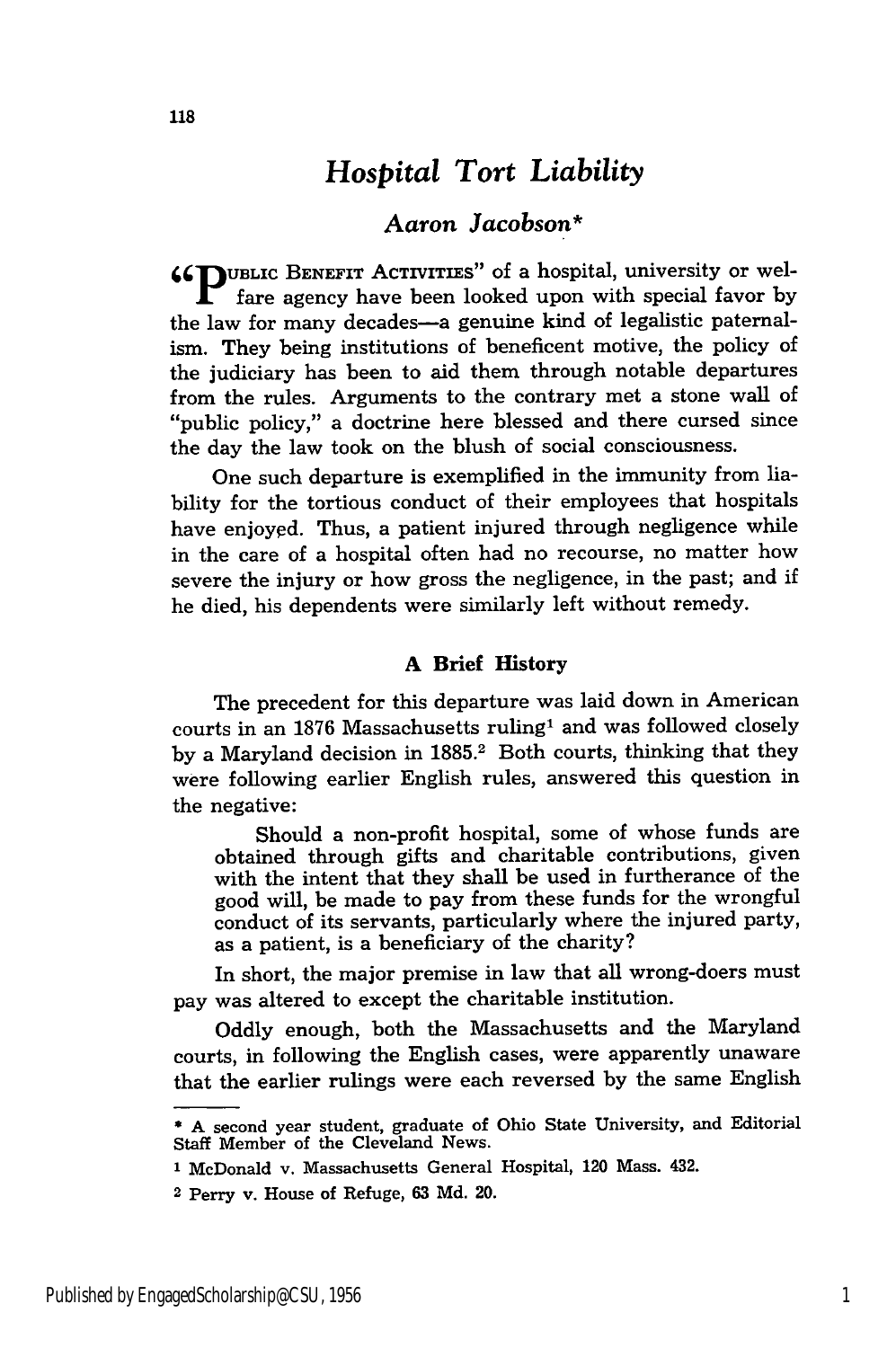courts, the last in 1871, five years before the Massachusetts case.3 Hence, if *stare decisis* were the justification for the first American court ruling, it was obsolete when laid down, and all subsequent accords in this country may have been similarly misled. Many courts have since made reference to this fact: the Massachusetts court resurrected a rule five years after it had been repudiated in England.

#### **Arguments Pro**

This conclusion, however, sidesteps the real issues in the controversy. Courts have long thought hospitals to be masters unlike others, and that the doctrine of respondeat superior does not apply to them "because they derive no benefit from what their servants do, in the sense of that personal and private gain . . ." **4** There is the further inclination to weigh the wrongs, as in *Magnuson v. Swedish Hospital,* where the court stated: "While the application of the rule to individual cases may sometimes seem harsh and the result regrettable, there are very few doctrines of law of which the same may not be said with equal truth. When viewed in the light of a broader vision, however, we are convinced that the individual hardships wrought are offset many times over by the encouragement and stimulation which the rule of nonliability gives to the establishment and maintenance by private charity of institutions devoted to the care of the halt, the lame and the blind, and to the relief of those suffering from physical or mental disease and affliction." **5**

Public policy is perhaps the strongest rationale invoked in support of the exemption. It was given one of its boldest expressions by the Supreme Court of South Carolina in 1948, which held: "The exemption ... rests not upon the relation of the injured person to the charity, but upon grounds of public policy, which forbids the crippling or destruction of charities which are established for the benefit of the whole public ... The principle is that, in organized society, the rights of the individual must, in

**<sup>3</sup>** The dictum of non-liability set forth in Duncan v. Findlater, **7** Engl. Re-print 934 (1839) was reversed in Mersey Docks Trustees v. Gibbs, 11 Engl. Reprint 1500 (1866), and the similar rule (which the Mass. court cited as<br>its sole authority) in Holliday v. St. Leonard's, 142 Engl. Reprint 769 (1861)<br>was overruled in 1871 in Foreman v. Mayor of Canterbury, L. R. 6 Q. B

**<sup>4</sup>** Muller v. Nebraska Methodist Hospital, **160** Nebr. 279 (1955).

**<sup>5</sup>** Magnuson v. Swedish Hospital, **99** Wash. **399, 169** P. **828 (1918).**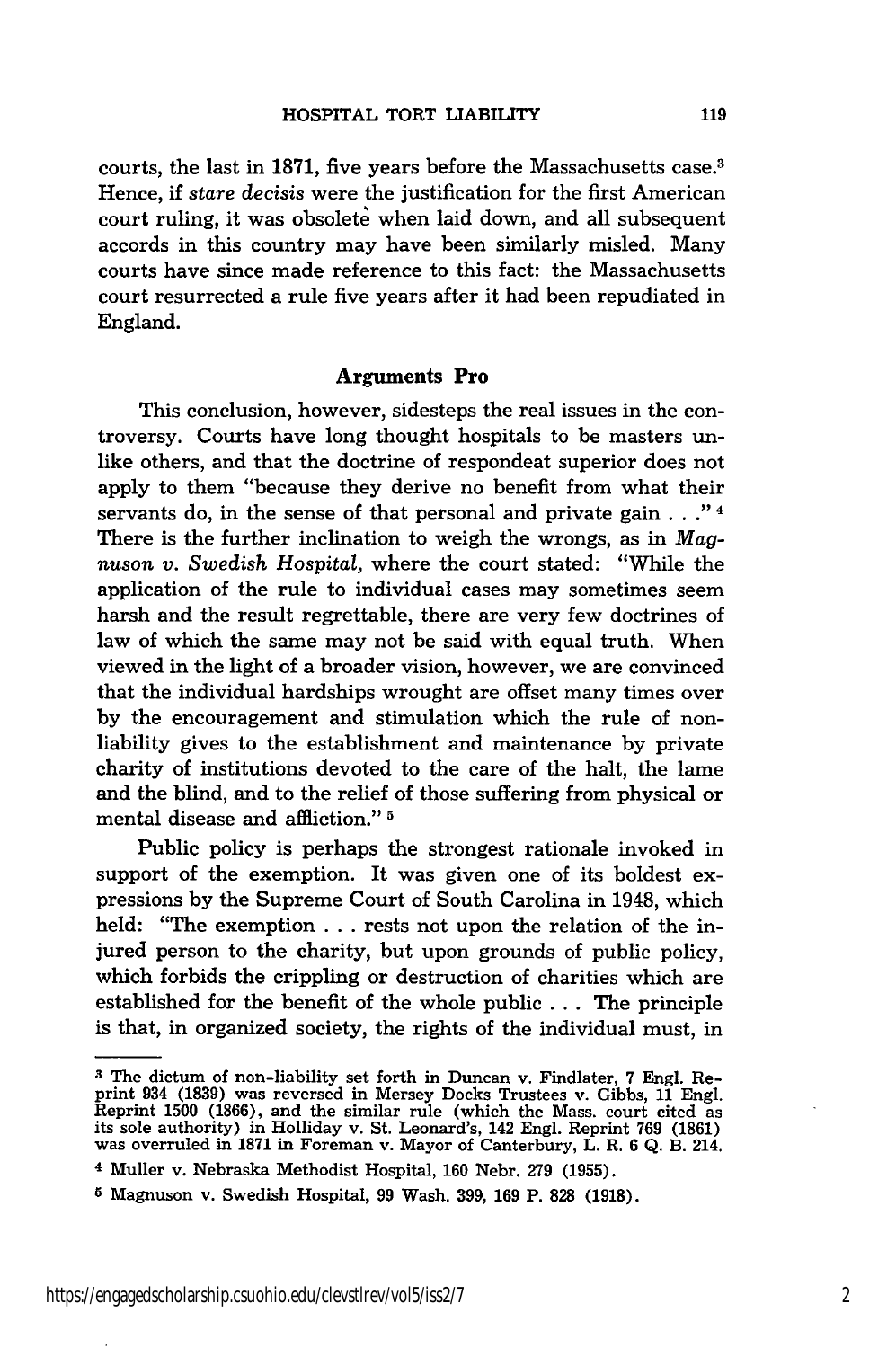some instances, be subordinated to the public good. *It is better for the individual* to *suffer injury without compensation than for the public to be deprived of the benefit* of *the charity.* The law has always favored and fostered public charities in ways too numerous to mention, because they are most valuable adjuncts of the state in the promotion of many of the purposes for which the state itself exists." **6** (Emphasis added.)

Again, in *Weiss v. Swedish Hospital:* "When we consider the great diversity of variant rules which might be adopted, and at the same time remember that the rule with which we are dealing does not apply to hospitals alone but to churches, educational institutions, Y. M. C. A.'s, social welfare organizations, and in general, to the various organizations engaged in philanthropic, benevolent, and charitable work, it is at once manifest that a change in the rule, particularly its complete abandonment, would have far-reaching and, perhaps, unimagined and unintended consequences . . .<sup>"7</sup>

There is also the "trust fund" theory upon which non-liability was based. It holds that "as a charitable institution, its funds are held in trust for the particular charitable purpose for which they were given, that it is a breach of trust to apply such funds to any other purpose, that payment of damages in tort actions is not a purpose contemplated by the trust, and that, therefore, such funds cannot be diverted to the payment of such damages.. **8**

#### Arguments Contra

The "trust" theory was attacked in a very recent case on this question, *Avellone v. St. John's Hospital,* 165 **0.** S. 5, decided July 18, 1956, when the Ohio Supreme Court reversed its 45-yearold rule and held the hospital answerable in tort.

In a brief *amicus curiae* submitted on behalf of the plaintiff by the Cleveland (0.) law firm of Harrison, Spangenberg & Hull, hospitals were described as being "big business," and "less than three per cent of the total hospital income (in Cuyahoga County with a 1,500,000 population) now comes from charitable donors." The 1955 income of that community's hospitals was set at \$60,- 000,000. Of that amount, \$58,000,000 was said to come from

**<sup>6</sup>**Gaughman v. Columbia Y. M. C. A., 47 S. E. (2d) 788.

**<sup>7</sup>** Weiss v. Swedish Hospital, 16 Wash. (2d) 446, 133 P. (2d) 978 (1943).

**<sup>8</sup>** Cohen v. General Hospital Society, 113 Conn. 191 (1931).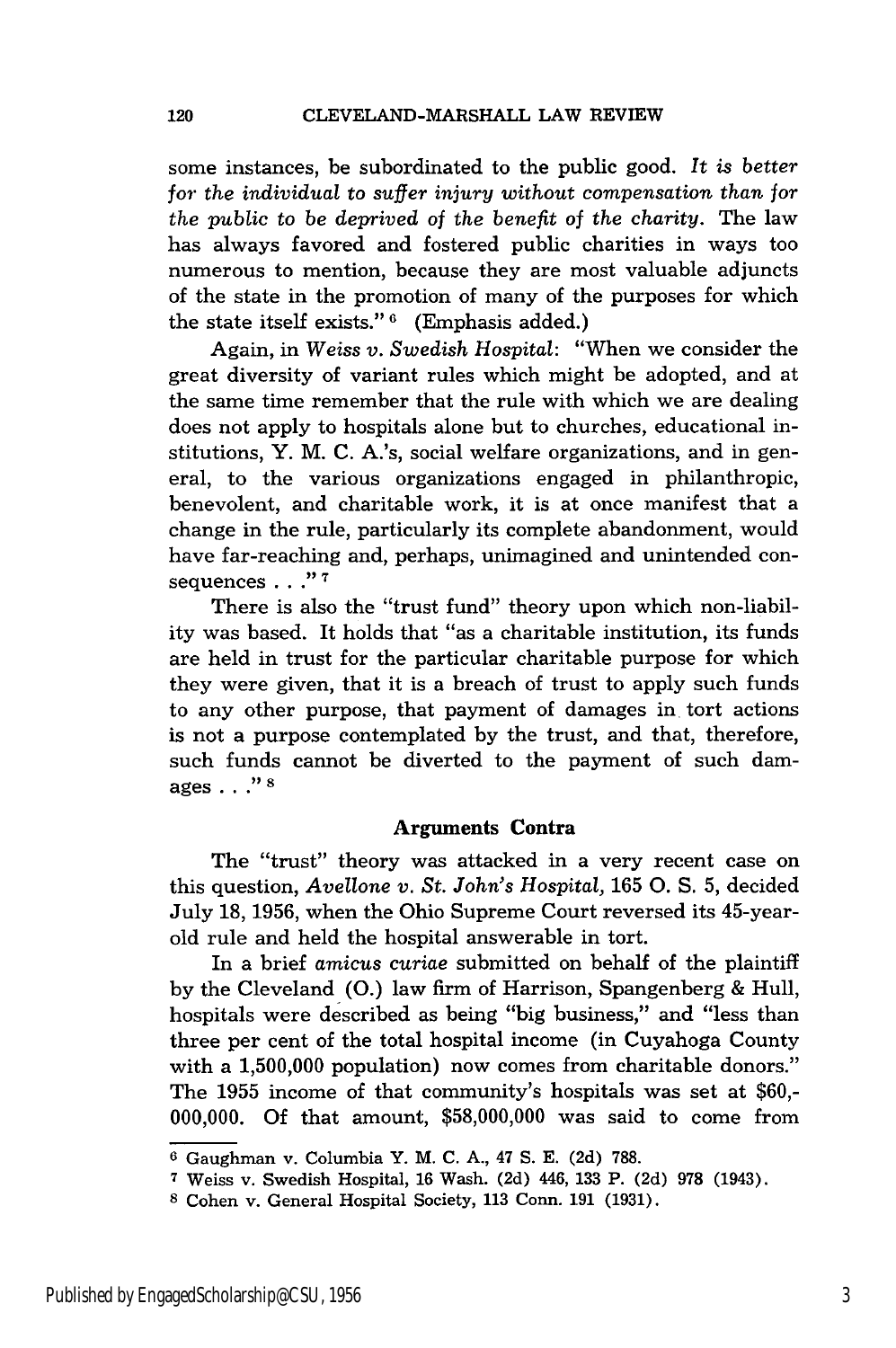private sources "with the vast majority of this sum coming from hospitalization insurance plans paid for in advance by the patient."

Cited at length by the Ohio court is the now-famous opinion of Judge Rutledge, which reads in part:

**"...** Insurance must be carried (by hospitals) to guard against liability to strangers. Adding beneficiaries cannot greatly increase the risk or premium. This slight additional expense cannot have the consequences so frequently feared in judicial circles, but so little realized in experience. To offset the expense will be gains of eliminating another area of what has been called 'protected negligence,' and the anomaly that the institutional doer of good asks exemption from responsibility for its wrong, though all others must pay. The incorporated charity should respond as do private individuals, business corporations and others, when it does good in the wrong way." **9**

The public policy doctrine, when applied against the rule, took this form:

"'Public policy' simply means that policy recognized by the state in determining what acts are unlawful or undesirable, as being injurious to the public or contrary to public good. It is not quiescent but active. A policy adopted today as being in the public good, unlike the Ten Commandments, is not necessarily an ever-enduring thing. As times and prospectives change, so changes the policy. **.. " 10**

It is now 80 years since the rule was founded in the United States. During that period, hospitals have grown from small, needy charities where only the very sick or dying went, to huge edifices, now averaging 500 beds, which

"own and hold large assets, much of it tax free, by statute, and employ many persons... Also, we take judicial notice of the extensive use of the many types of hospital insurance, as well as liability insurance by the institutions. Thus it is evident that times have changed and are now changing in the business, social, economic and legal worlds. The basis for and the need of such encouragement is no longer existent." **11**

It has been stated that prior to 1942, the rule was virtually universal in the United States, and that following Judge Rutledge's "devastating opinion," there has come

**<sup>9</sup>** President and Directors of Georgetown College v. Hughes, 130 F. (2d) 810 (1942).

**<sup>10</sup>**Haynes v. Presbyterian Hospital Assn., 241 Iowa 1269, 45 N. W. (2d) 151. **<sup>11</sup>**Ibid, pages 1273-4.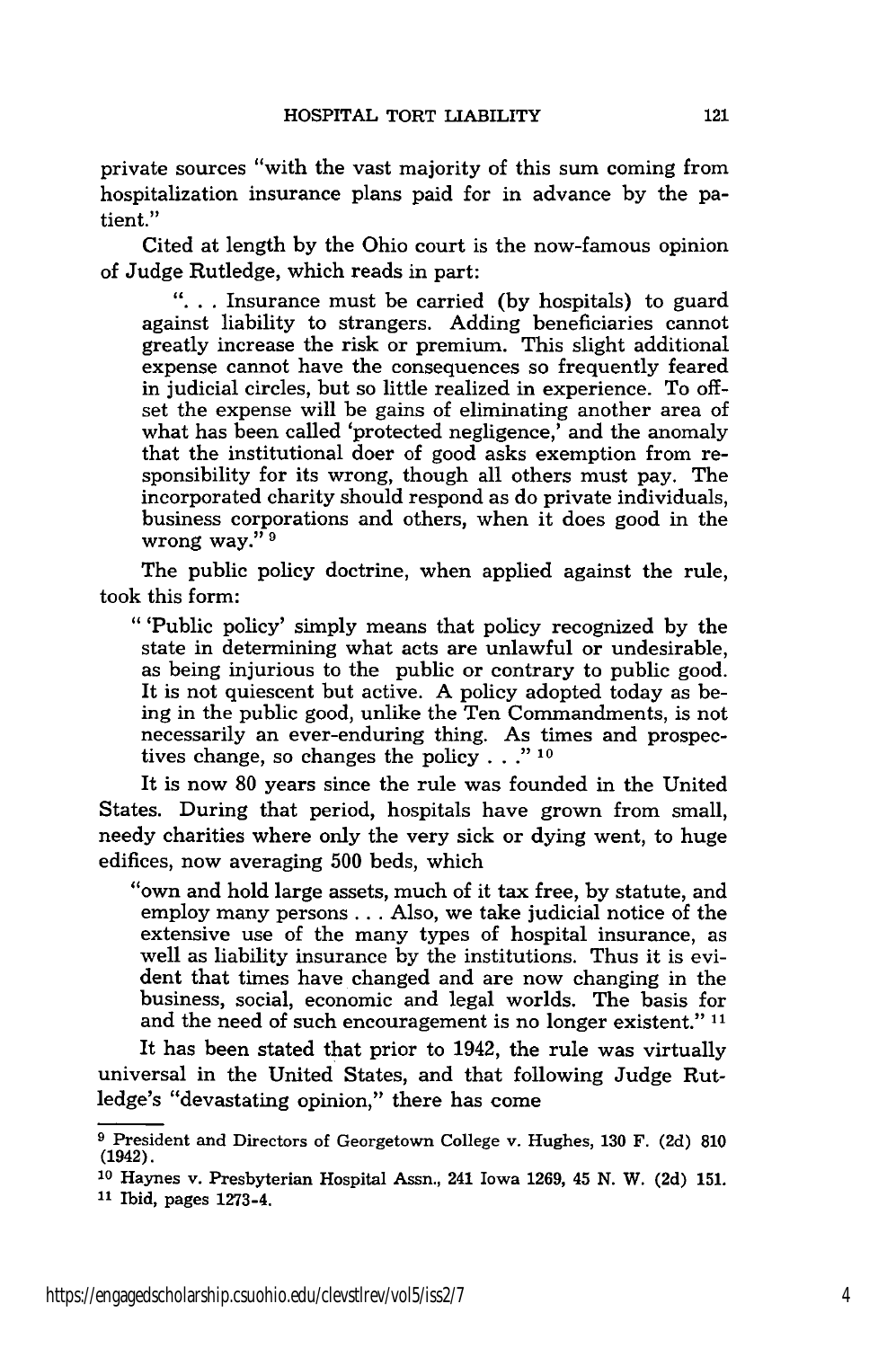"a flood of recent decisions holding that a charity is liable for its torts to the same extent as any other defendant. In addition to the District of Columbia, the immunity is now repudiated in Arizona, Alaska, California, Colorado, Delaware, Florida, Iowa, Kansas, Minnesota, New Hampshire, New York within the limits of its peculiar independent contractor theory, North Dakota, Oklahoma, Peurto Rico, Utah, Vermont and Washington (and now Ohio)." <sup>12</sup>

That the courts have engaged in a good deal of soul-searching when asked to review the rule is evident throughout the recent decisions bearing on the subject. Judge Hamley, writing the majority opinion in *Pierce v. Yakima Valley Memorial Hospital Association* in 1953 observed that

"if we were to judge the question before us solely upon a factual basis-whether there still prevail the conditions or circumstances which led our court, in 1918, to find that public policy required immunity--the considerations discussed above strongly indicate a negative answer. When we add to these considerations the searching criticisms which have been leveled at the justness and legal soundness of the rule, its repudiation seems almost compelled." **<sup>13</sup>**

The Ohio court, in writing on the *Avellone* case, considered "the other side of the picture-the patient injured, killed or maimed by the negligence of servants of the hospital."

It enumerated the following: A. "A nurse had, by negligence in counting the sponges used in an operation, allowed a sponge to remain in the patient's body, causing her death." B. "A student assistant was alleged to have negligently administered to the patient an injection of scalding hot water immediately following an operation on him for appendicitis and while he was under the influence of ether." C. "It was alleged that the patient died by virtue of the negligent infusion of boric acid instead of a saline solution."<sup>14</sup>

The rule, now discarded by the Ohio court, had denied recovery in each of these cases.

Still another facet was unturned-that of constitutional rights-when the Supreme Court of Kansas reversed, in 1954, its own immunity doctrine set forth in 1916. In discarding nonliability, the court noted that

<sup>12</sup>Prosser on Torts 787, Sec. 109 (2d Ed., 1955).

**<sup>13</sup>**Pierce v. Yakima Valley etc., 43 Wash. (2d) 173.

<sup>14</sup>Avellone v. St. John's Hospital, supra.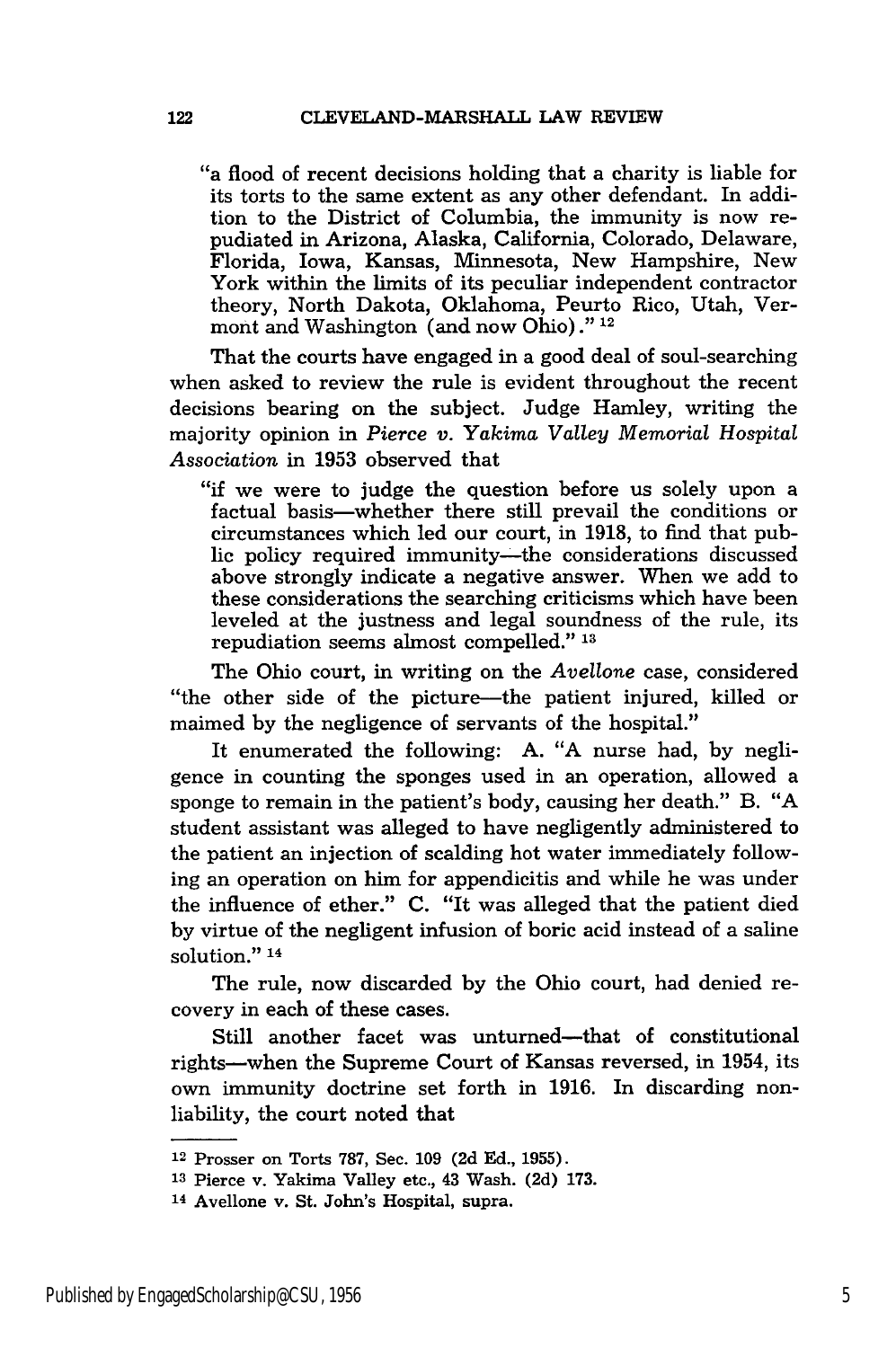"it is somewhat surprising to note that in none of the decisions establishing the immunity doctrine in this state was the question ever presented or consideration given to the provisions of our constitution. Section **18** of our bill of rights reads: 'All persons, for injuries suffered in person, reputation or property, shall have remedy **by** due course of law, and justice administered without delay' . . . Neither our constitution nor our statute says anything about releasing charitable, educational or religious organizations from liability for negligence which results in personal injuries to another **...** It is the primary duty of the courts to safeguard the declaration of right and remedy . . . To exempt charitable and non-profit corporations from liability for their torts is plainly contrary to our constitutional guarantees. It gives to certain favored ones, selected arbitrarily, immunity from that equal liability for civil wrongs which is a sign of equality between citizens ... In short, it destroys equality and creates special privilege." **15**

#### **Lineup of the States**

**The** years following the first laying-down of the rule saw changes being wrought **by** the courts confronted with it. Among the three major categories of complainants-the stranger, the employee, and the patient or beneficiary-the rule was relaxed or changed in many ways and **by** many courts, with the result that in recent years, the rule has become a tangled maze of exceptions and contradictions.

But the trend is unmistakable. On a roll call, only seven jurisdictions would grant complete immunity to hospitals. They are Arkansas, Kentucky, Maine, Maryland, Missouri, Oregon and South Carolina.

Partial immunity (where in the majority the hospital is liable only if negligence can be proved in the hiring of an employee) is permitted by Connecticut, Idaho, Indiana, Louisiana, Massachusetts, Michigan, Nebraska, New Jersey, North Carolina, Pennsylvania, Rhode Island, Texas, Virginia, West Virginia, Wisconsin and Wyoming.

In Rhode Island, listed above, the immunity is established by statute. In Maryland, while the courts there hold to the nonliability, a statute overcomes it so long as the hospital carries liability insurance.

**<sup>15</sup>**Noel v. The Menninger Foundation, **175** Kan. 763.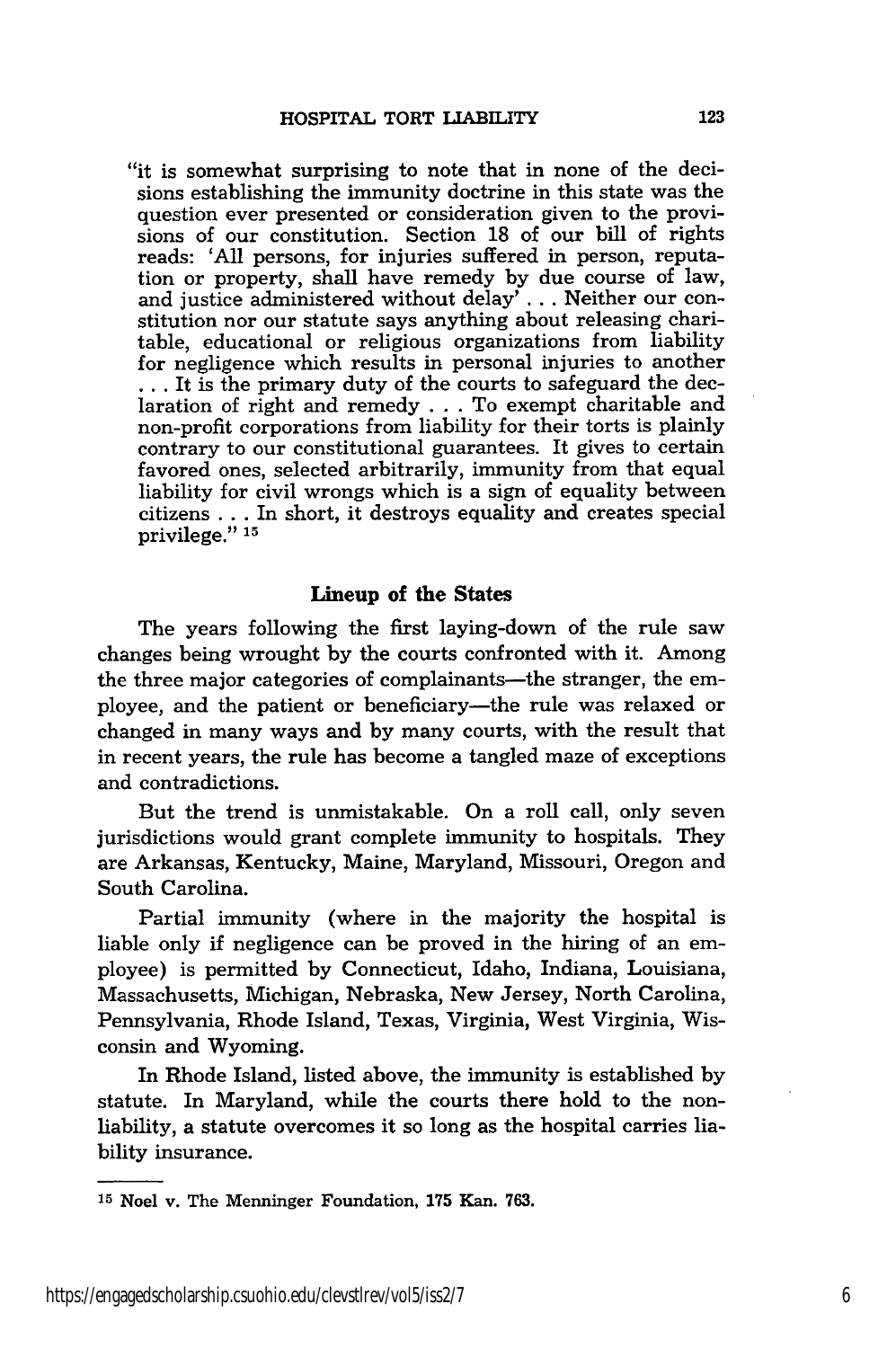To Prof. Prosser's list of those 19 jurisdictions denying immunity *(supra)* must be added three states, Georgia, Illinois and Tennessee, where execution on a tort judgment may be levied against liability insurance or other non-trust property.

The lineup is now: 23 jurisdictions favoring immunity in one form or another; 22 denying it, and the remaining ones either doubtful or having no reported cases.

#### Summary

The plaintiff's attorney in the *Avellone* case (supra), Ellis B. Brannon of Cleveland, **0.,** whose arguments before the Ohio Supreme Court ended in a reversal of the non-liability rule, made this comment to the writer:

"A tortured version of an archaic rule has been modified in Ohio. The fairness of the decision affords the charity, the complainant and the insurer an opportunity to adjust to case situations which will require amplification of legal principles not especially spelled out in the court's decision. It would seem that Ohio courts should apply the New York rule, distinguishing between a medical act and an administrative one, which preserves the role of the private physician as an independent contractor (as in the case of *Schloendorff v. Society of New York Hospital,* 211 N. Y. 125). This places all participants in a position to enjoy a rule intended to be expansive enough to cover new situations as they arise."

Another attorney and member of the Michigan and New York bars, Milo **0.** Bennett, carried in the frontispiece of his work, "That Book About Hospitals" (1953), an excerpt from stenographer's minutes, which may bear repeating:

**"....** The Court: There are many other eleemosynary institutions in this country that have the benefit of immunity, churches for instance. If you put hospitals in the class of commercial institutions, why should not churches also be deprived of their immunity and also be left at the mercy of all the greedy personal injury claimants who come along?

Mr. Bennett: In a moment I want to take an exception to that remark from the bench about greedy personal injury plaintiffs, but first, your Honor will, of course, permit me to answer the Court's question. It is this. There is no similarity between a church and a hospital in their functions. Lord knows there is no similarity in their behavior toward the human beings who attend. That ghastly shroud of immunity can be stripped from the hospitals without affecting at all the tax-exemptions and freedom from liability of our